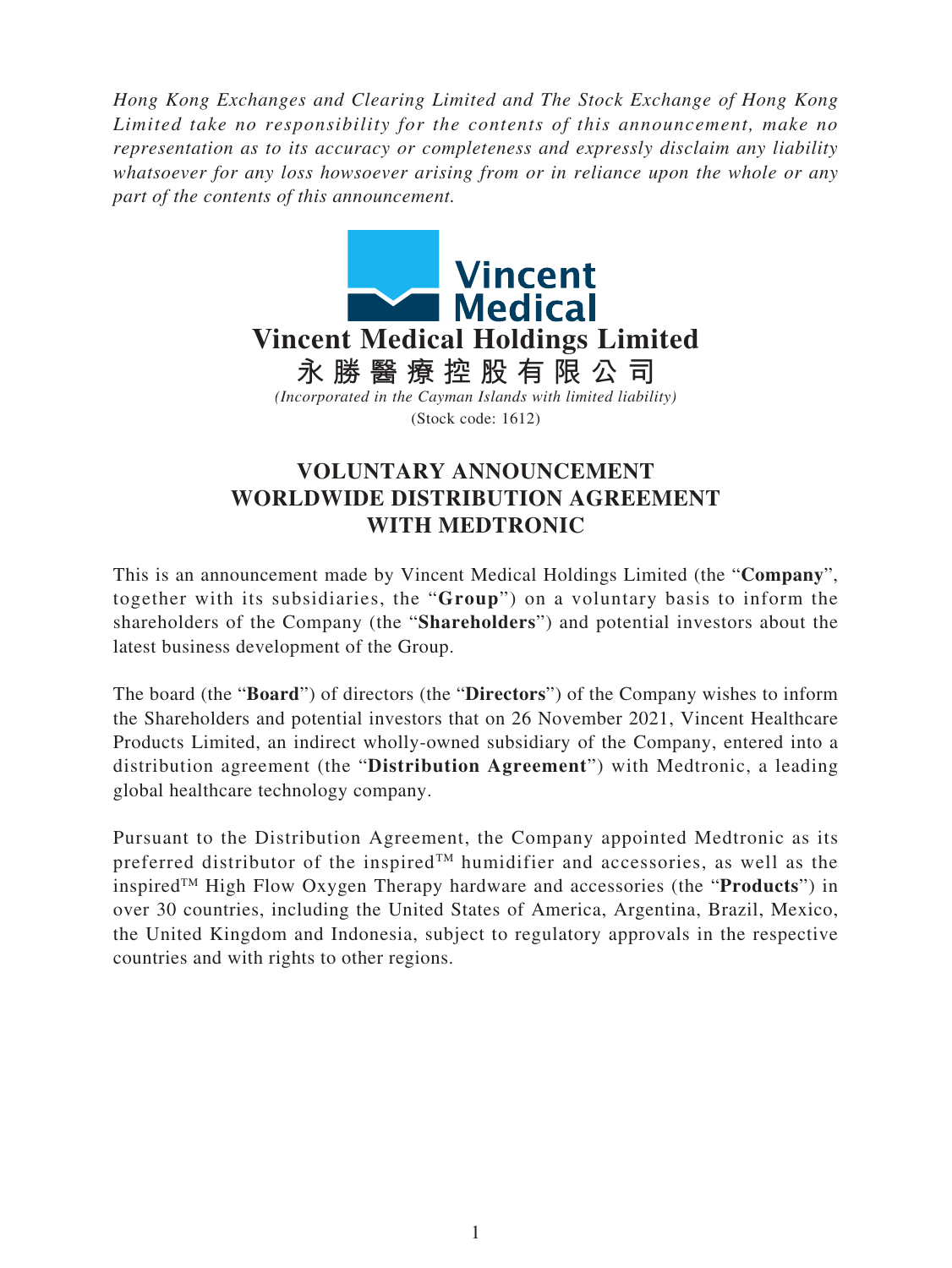Medtronic will be responsible for the sales, marketing and distribution of the Products. Meanwhile, the Group will be responsible for supporting these activities as well as all aspects of product design, manufacture, quality and safety controls, regulatory activities, life-cycle management and post-approval marketing requirements.

The Distribution Agreement is for a period of five years and may be automatically extended for successive periods of 12 months each.

The inspired<sup>TM</sup> humidifier is a respiratory humidifier that provides a heat source and temperature control to warm a humidification chamber, which in return, will heat and humidify cold and dry medical gases and deliver to patient requiring mechanical ventilation. It is an active humidification system that automatically maintains the temperature and relative humidity settings as selected by healthcare professionals and is intended for multiple patient use after replacement of consumables following each individual patient's treatment cycle.

The inspired<sup>TM</sup> High Flow Oxygen Therapy device is a non-invasive high flow oxygen device intended to deliver warmed and humidified respiratory gases to spontaneously breathing patients. High flow oxygen therapy has been utilized in the treatment of a broad range of patient populations across critical care units, emergency departments and home use.

## **REASONS FOR AND BENEFITS OF ENTERING INTO THE DISTRIBUTION AGREEMENT**

Embracing its mission of putting patients first, the Group is proudly contributing to saving lives every day. The collaboration with Medtronic, a global company in medical and healthcare technology industries, is expected to open up a significant market opportunity for the inspired<sup> $TM$ </sup> devices intended to strategically expand the Group's commercial capabilities.

The Board is of the view that entering into this Distribution Agreement is a major step towards the Group's goal of becoming a leading supplier of respiratory care solutions. This agreement shall not only further expand the inspired  $T<sup>M</sup>$  devices' installed base, but will also help the Group to tap into new markets and complementing technologies. Accordingly, the Board is of the view that the Distribution Agreement is in the interests of the Company and its Shareholders as a whole.

The Distribution Agreement is not expected to have a material impact on the financial performance of the Group for the current financial year ending 31 December 2021. Barring unforeseen circumstances, the Company expects the Distribution Agreement to contribute positively to the revenue of the Group for periods subsequent to 2021, but is unable to quantify such financial impact as the sales uptake of the Products cannot be determined as at the date of this announcement.